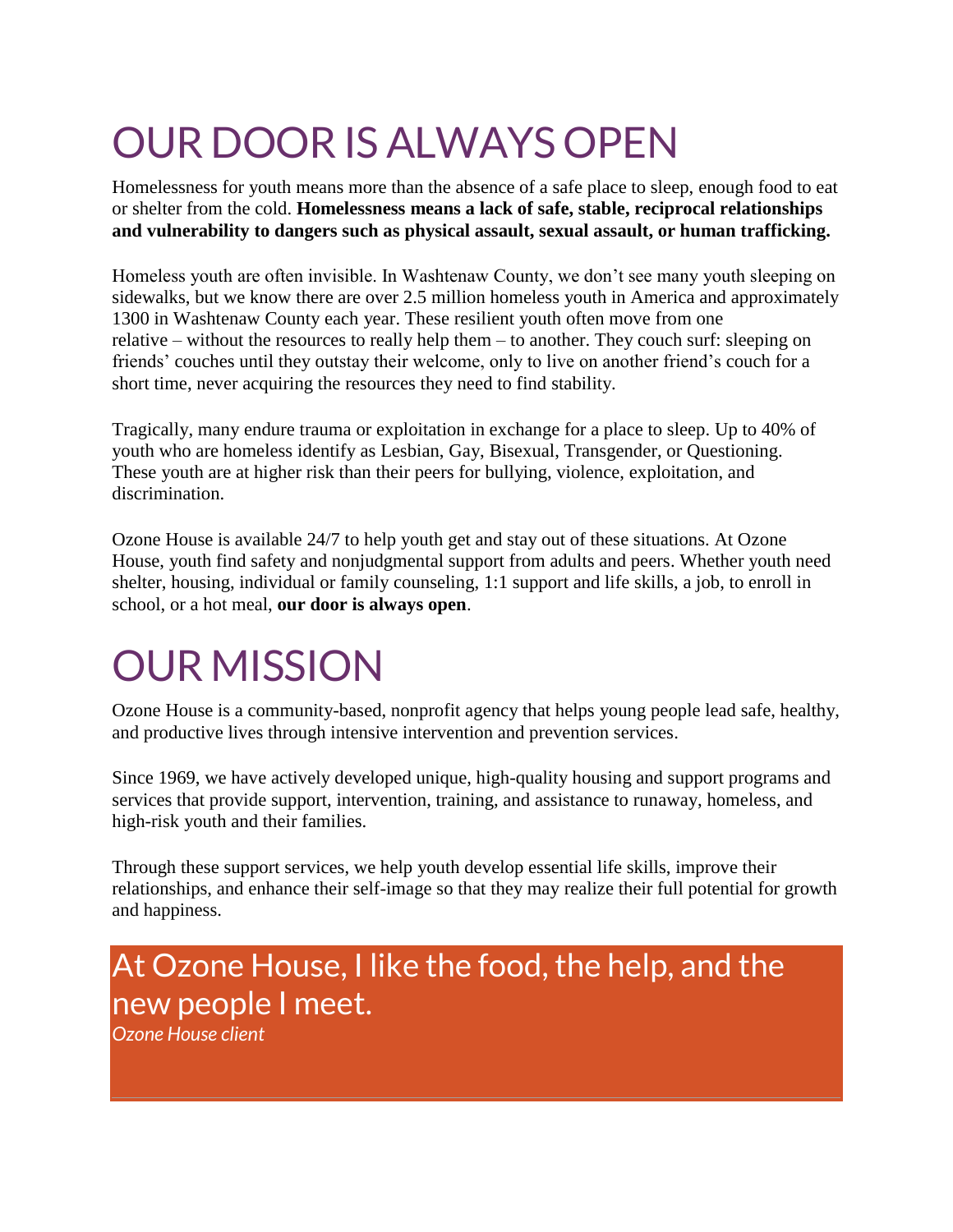# OUR AWARDS AND RECOGNITION

Ozone House's continuum of care is nationally recognized as a model of innovative and effective care. Services are designed to offer youth the resources and skills they need to reach their full potential and contribute their best to the world. Here are some of our awards:

- Best of Washtenaw County, **voted Best Charity 2016** by Current Magazine 2016
- Selected as **Top 10 Finalist in the University of Michigan Stephen M.Ross School of Business' Positive Business Project,** which recognizes agencies whose business practices make a positive difference in the world while driving great bottom-line outcomes. – 2015
- Awarded grant funding as **lead agency for Communities Empowering Youth**, a new collaborative effort among eight Ypsilanti-based agencies to evaluate and enhance capacity to provide positive youth development opportunities for high-risk youth in Ypsilanti – 2006
- Awarded **Best Managed Nonprofit in Southeastern Michigan** by Crain's Detroit Business – 2002
- Recognized by the National Resource Center for **best practices in Transitional and Independent Living Services** – 2002
- Named an exemplary agency for use of **Best Practices by a Michigan State University Study** – 2001
- **Honored three times for Nonprofit Management Excellence** by the NEW Center in 1997 and 2000 for sound management practices, innovative use of resources, and community education and outreach.

## OUR HISTORY



### **1969-1980**

**1969:** Ozone House began in the basement of Canterbury House by Ann Arbor residents concerned about the well-being of young people flooding the community as part of the counterculture movement.

**Our Name:** The lyrics from a popular local band, Commander Cody and His Lost Planet Airmen "Lost in the Ozone Again", inspired the name of the newly hatching agency, capturing its radical roots but also reflecting the organizers' strong desire to appeal to the youth of the period and meet their unique needs.

Ozone House was initially run as a collective. Influenced by its Quaker and Rainbow People's Party founders. Staffed by young, hip, volunteers, dressed casually to inspire trust and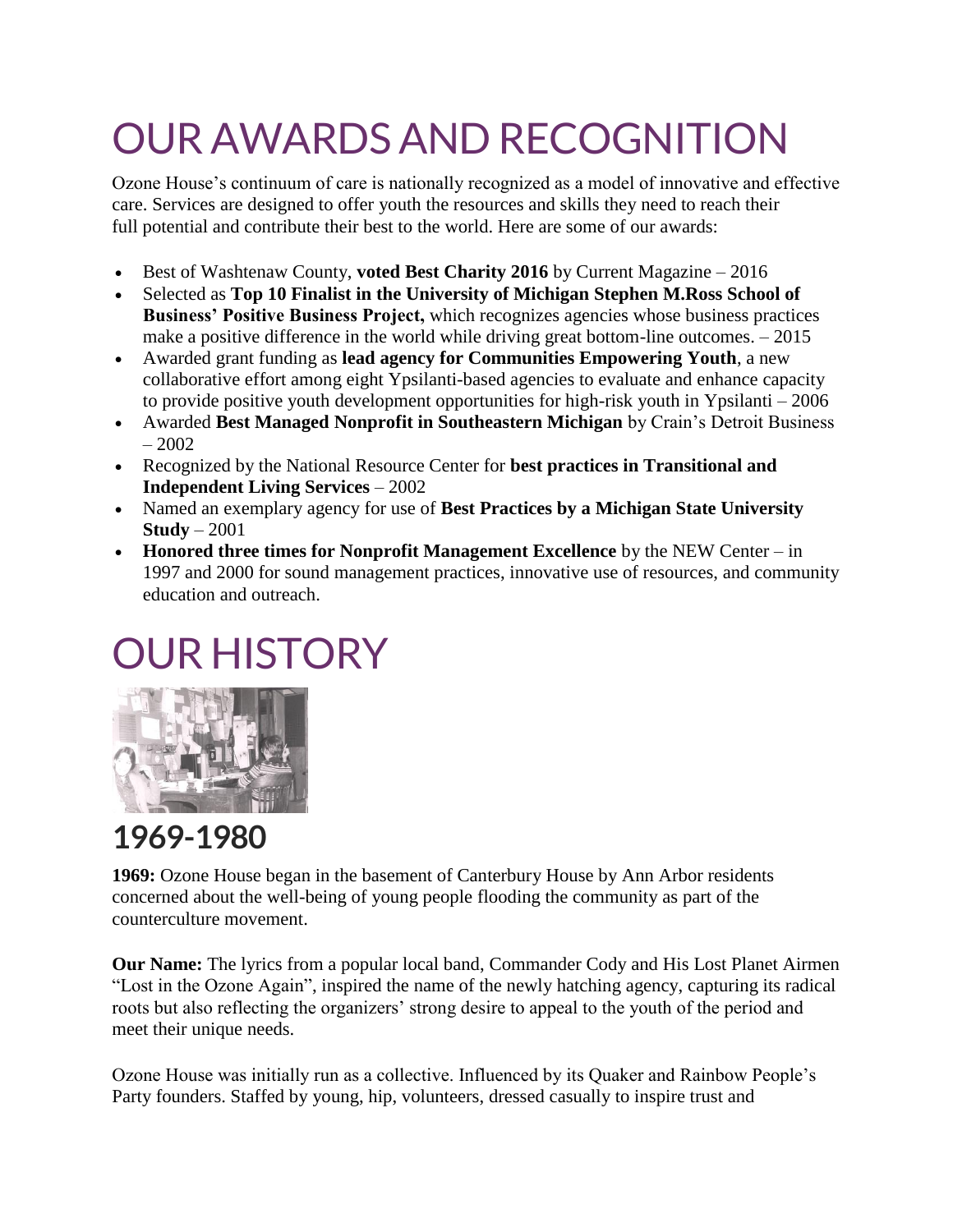understanding – Ozone House provided a safe haven and free, confidential crisis counseling. It was among the first agencies in the nation to offer this type of youth-initiated service.

**1971:** The Ann Arbor Citizen's Council, by unanimous vote, appropriated \$6,000 to Ozone House, one-third of which was contingent on the agency finding matching contributions, which they did.

The fledgling agency moved many times in rapid succession—from to 621 E. William Street to 302 E. Liberty to the old Fisher Cadillac building located at 502 E. Washington—before settling into a more permanent home at 608 N. Main Street where it resided for the next twenty years.

**In 1975**—a year that the U.S. Department of Health, Education and Welfare named Ann Arbor among the top 20 cities attracting runaway youth—Ozone House received its first federal grant allowing it to launch a 24-hour crisis line, offer family counseling services and eventually add foster parenting services to its growing list of interventions. Ozone House was among the first of the nation's alternative agencies to receive these newly available federal funds under the Runaway Youth Act.

**During the 1970's** Ozone House began disseminating its knowledge through wide-ranging outreach and community education efforts, including conducting workshops in public schools, universities, and other public forums as well as launching a Dear Abby-like advice column in the Ann Arbor News called "We're People Too."



#### **1980 – 2009**

**1980s:** Concerned about "throwaway" youth—those whom had been put out by their parents and the lack of public services for 16-18 year-olds (youth who were mostly too old for foster care and too young for adult programs)—Ozone House established Miller House in the mid-1980s. Miller House, a transitional living program, provided free room and board to homeless young adults while helping them develop independent living skills.

**1989**: Ozone House celebrated its 20th year birthday with a benefit at the Blind Pig featuring C.J. Chenier and the Red Hot Louisiana Band; Peter Madcat Ruth and Catfish Keith and the debut performance of the Ozone House Band.

**1993:** Ozone House lost federal monies that had been used to support its transitional living program, Miller House. Ozone House was forced to close Miller House for a year, dislocating young adults who were relying on the program for housing and forcing the agency to lay off five